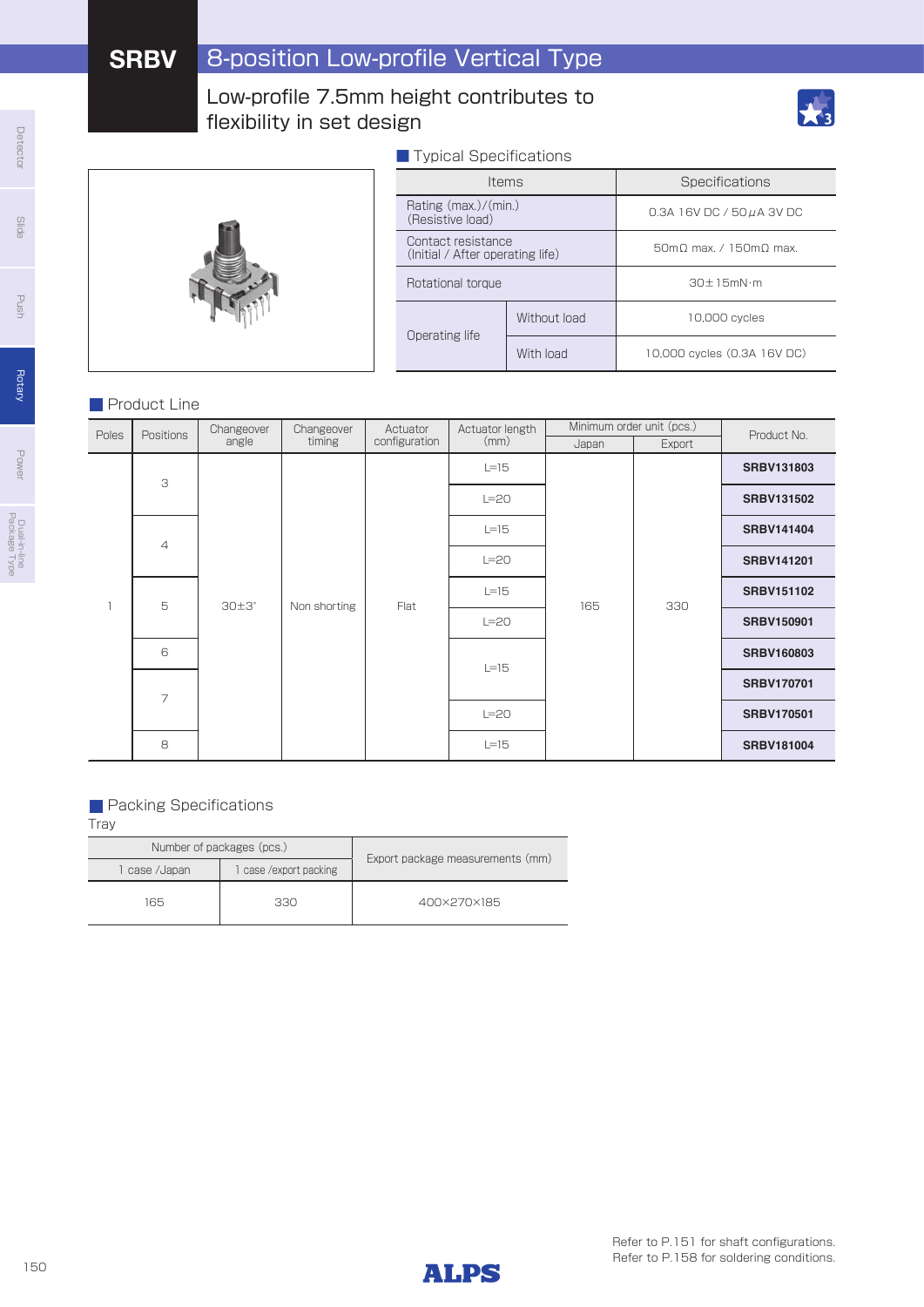





**Standard Circuit Diagram (Viewed from Direction A)** 

Unit:mm



## **Dummy Terminals**

| 3-position | $(5)$ (6) (7) (8) (9)                        |
|------------|----------------------------------------------|
| 4-position | $\circledcirc$ $\circledcirc$ $\circledcirc$ |
| 5-position | (7000)                                       |
| 6-position | (8) (9                                       |
| 7-position | 9                                            |
| 8-position |                                              |

## $\blacksquare$  Attached Parts Unit:mm





Slide

Power

Dual-in-line Package Type

Dual-in-line<br>Package Type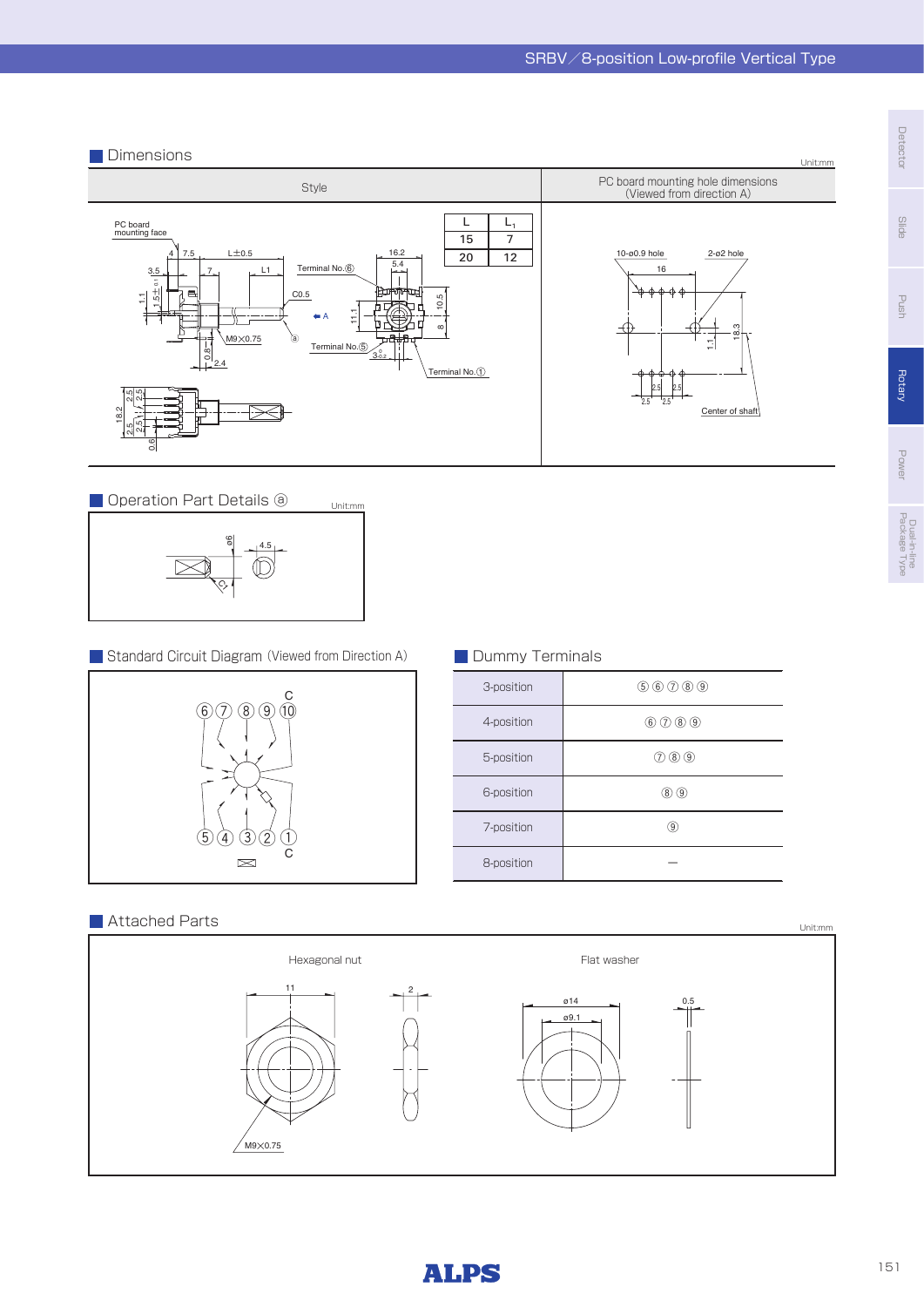# List of Varieties Rotary Switches

|                              |                                                                              |                                                                                                               |                                               | <b>SRBQ</b>                                                                          |                           | <b>SRBM</b>                                              |                                                                                                                 |                                   |                                                        |                                           |                                     |       |
|------------------------------|------------------------------------------------------------------------------|---------------------------------------------------------------------------------------------------------------|-----------------------------------------------|--------------------------------------------------------------------------------------|---------------------------|----------------------------------------------------------|-----------------------------------------------------------------------------------------------------------------|-----------------------------------|--------------------------------------------------------|-------------------------------------------|-------------------------------------|-------|
|                              | <b>Series</b>                                                                | <b>SRBD</b>                                                                                                   | Insertion                                     | <b>Reflow type</b>                                                                   | Rotary                    | <b>Pulse</b>                                             | <b>SRBV</b>                                                                                                     |                                   |                                                        | <b>SRRM</b>                               | <b>SRRN</b>                         |       |
|                              | Photo                                                                        |                                                                                                               |                                               |                                                                                      |                           |                                                          |                                                                                                                 |                                   |                                                        |                                           |                                     |       |
|                              | Angle of throw                                                               | 36°                                                                                                           |                                               | $40\pm3^\circ$                                                                       | $30 \pm 3$                | $18\pm3^\circ$                                           | $30 \pm 3^\circ$                                                                                                |                                   |                                                        |                                           |                                     |       |
|                              | Number of poles                                                              |                                                                                                               | $\mathbf{1}$                                  |                                                                                      |                           | 1, 2                                                     | 1                                                                                                               |                                   |                                                        | 1, 2, 3, 4                                | 2, 3, 4                             |       |
|                              | Rotational torque                                                            | 13±5mN·m                                                                                                      |                                               | 6±3mN·m<br>13±5mN·m                                                                  |                           | 40±20mN·m<br>15±7mN·m                                    | 30±15mN·m                                                                                                       |                                   | 80±30mN·m<br>(Shorting)<br>70±30mN·m<br>(Non shorting) | 70±30mN·m                                 |                                     |       |
| <b>Dimensions</b>            | W                                                                            | 10 <sup>°</sup>                                                                                               |                                               | 11.4                                                                                 |                           | 10                                                       | 16.2                                                                                                            |                                   |                                                        |                                           |                                     |       |
| (mm)                         | $\Box$<br>H                                                                  | 1.7                                                                                                           |                                               | 12.4<br>3.5                                                                          |                           | 12.5<br>11                                               | 18.5<br>7.5                                                                                                     |                                   |                                                        |                                           |                                     |       |
|                              | Operating<br>temperature range                                               | $-25^{\circ}\text{C}$ to $+85^{\circ}\text{C}$                                                                |                                               | $-10^{\circ}$ C to $+60^{\circ}$ C                                                   |                           | $-30^{\circ}$ C to $+85^{\circ}$ C                       | $-10^{\circ}$ C to $+85^{\circ}$ C                                                                              |                                   |                                                        | $-10^{\circ}$ C to $+60^{\circ}$ C        | $-30^{\circ}$ C to $+65^{\circ}$ C  |       |
|                              | Automotive use                                                               |                                                                                                               |                                               |                                                                                      |                           |                                                          |                                                                                                                 |                                   |                                                        |                                           |                                     |       |
|                              | Life cycle                                                                   |                                                                                                               |                                               |                                                                                      |                           |                                                          |                                                                                                                 |                                   |                                                        |                                           |                                     |       |
|                              | Rating (max.)/(min.)<br>(Resistive load)                                     | ImA 5V DC<br>50µA 3V DC                                                                                       |                                               |                                                                                      | 0.1A 16V DC<br>50µA 3V DC |                                                          | 0.3A 16V DC<br>$50\mu$ A 3V DC                                                                                  |                                   |                                                        | 0.25A 30V DC<br>$50\mu$ A 3V DC           | 0.15A 12V DC<br>$50\mu$ A 3V DC     |       |
| Durability                   | Operating life<br>10,000 cycles<br>without load<br>$250 \text{m}\Omega$ max. |                                                                                                               |                                               | 30.000<br>10,000 cycles<br>cycles<br>$100 \text{mA}$ max.<br>$100 \text{mA}$<br>max. |                           | 10,000 cycles<br>$100 \text{m}\Omega$ max.               |                                                                                                                 | 10,000 cycles<br>$40m\Omega$ max. |                                                        | 10,000 cycles<br>$70 \text{m}\Omega$ max. |                                     |       |
|                              | Operating life with load<br>Load: as rating                                  | 10,000 cycles<br>$250 \text{m}\Omega$ max.                                                                    |                                               | 10,000 cycles<br>$100 \text{mA}$ max.                                                |                           | 10,000 cycles<br>$150 \text{m}\Omega$ max.               |                                                                                                                 |                                   | 10,000 cycles<br>$60m\Omega$ max.                      | 10,000 cycles<br>$100 \text{mA}$ max.     |                                     |       |
|                              | Initial contact<br>resistance                                                | $200 \text{mA}$ max.                                                                                          |                                               |                                                                                      |                           | $50 \text{m}\Omega$ max.                                 |                                                                                                                 | $20m\Omega$ max.                  | $50 \text{m}\Omega$ max.                               |                                           |                                     |       |
| Electrical<br>performance    | Insulation<br>resistance                                                     |                                                                                                               |                                               | 100MΩ min. 100V DC                                                                   |                           |                                                          |                                                                                                                 |                                   | 100MΩ min. 500V DC                                     |                                           |                                     |       |
|                              | Voltage proof                                                                |                                                                                                               |                                               | 100V AC for 1minute                                                                  |                           |                                                          |                                                                                                                 |                                   |                                                        | 500V AC for 1minute                       |                                     |       |
|                              | Terminal<br>strength                                                         | 3N for 1minute                                                                                                |                                               |                                                                                      |                           | 5N for 1minute                                           |                                                                                                                 |                                   |                                                        | 10N for 1minute                           | 5N for 1minute                      |       |
|                              | Operating<br>direction<br>Actuator                                           |                                                                                                               |                                               |                                                                                      | 0.5N·m                    |                                                          | 0.6N·m                                                                                                          |                                   |                                                        | 1N·m                                      |                                     |       |
|                              | strength<br>Pulling<br>direction                                             | <b>50N</b>                                                                                                    |                                               | <b>20N</b>                                                                           |                           |                                                          |                                                                                                                 |                                   | <b>100N</b>                                            |                                           |                                     |       |
| Mechanical<br>performance    |                                                                              |                                                                                                               | The below table shows for<br>SRRM, SRBM, SRRN |                                                                                      |                           | <b>SRBQ</b>                                              | Load at the tip of shaft SRRM, SRBM, SRRN: 5N, SRBQ, SRBV: 1N<br>The below table shows for                      |                                   |                                                        | The below table shows for<br><b>SRBV</b>  |                                     |       |
|                              | Wobble of                                                                    | Measuring<br>position from<br>mounting surface                                                                | Shaft wobble<br>(max. value)                  | Applicable<br>mounting<br>dimension                                                  |                           | Distance from<br>mounting surface to<br>the tip of shaft | Shaft wobble<br>(max. value)                                                                                    |                                   | Measuring<br>position from<br>mounting surface         | Shaft wobble<br>(max. value)              | Applicable<br>mounting<br>dimension |       |
|                              | actuator                                                                     | 10                                                                                                            | 0.17                                          | 15                                                                                   |                           | below 5                                                  | 0.5                                                                                                             |                                   | 10                                                     | 0.2                                       | 15                                  |       |
|                              |                                                                              | 15                                                                                                            | 0.25                                          | 20                                                                                   |                           | above 5 and below 10                                     | 0.9                                                                                                             |                                   | 15                                                     | O.3                                       | 20                                  |       |
|                              |                                                                              | 20<br>25                                                                                                      | 0.35<br>0.42                                  | 25<br>30                                                                             |                           | above 10 and below 15                                    | 1.2                                                                                                             |                                   | 20                                                     | 0.4                                       | 25                                  |       |
|                              |                                                                              | 30                                                                                                            | 0.5                                           | above 35                                                                             |                           |                                                          |                                                                                                                 |                                   |                                                        |                                           | Unit:mm                             |       |
|                              | Cold                                                                         | $-40^{\circ}$ C 500h                                                                                          |                                               | −20℃ 96h                                                                             |                           | $-40^\circ$ C 96h                                        |                                                                                                                 |                                   | $-20^{\circ}$ C 96h                                    |                                           | $-40^{\circ}$ C 96h                 |       |
| Environmental<br>performance | Dry heat                                                                     | 85°C 500h                                                                                                     |                                               |                                                                                      |                           |                                                          | 85°C 96h                                                                                                        |                                   |                                                        |                                           |                                     |       |
|                              | Damp heat                                                                    | 60°C.<br>90 to 95%RH 500h                                                                                     |                                               |                                                                                      |                           |                                                          | 40°C, 90 to 95%RH 96h                                                                                           |                                   |                                                        |                                           |                                     |       |
|                              | Page                                                                         | 143                                                                                                           |                                               | 145                                                                                  |                           | 147                                                      | 150                                                                                                             |                                   |                                                        | 152                                       | 155                                 |       |
|                              |                                                                              | Rotary Switches Soldering Conditions (et al., et al., et al., et al., et al., et al., et al., et al., et al., |                                               |                                                                                      |                           |                                                          | the contract of the contract of the contract of the contract of the contract of the contract of the contract of |                                   |                                                        |                                           |                                     | . 158 |

Rotary Switches Soldering Conditions ・・・・・・・・・・・・・・・・・・・・・・・・・・・・・・・・・・・・・・・・・・・・・・158 Rotary Switches Cautions ・・・・・・・・・・・・・・・・・・・・・・・・・・・・・・・・・・・・・・・・・・・・・・・・・・・・159

Slide

**Detector** 

Push